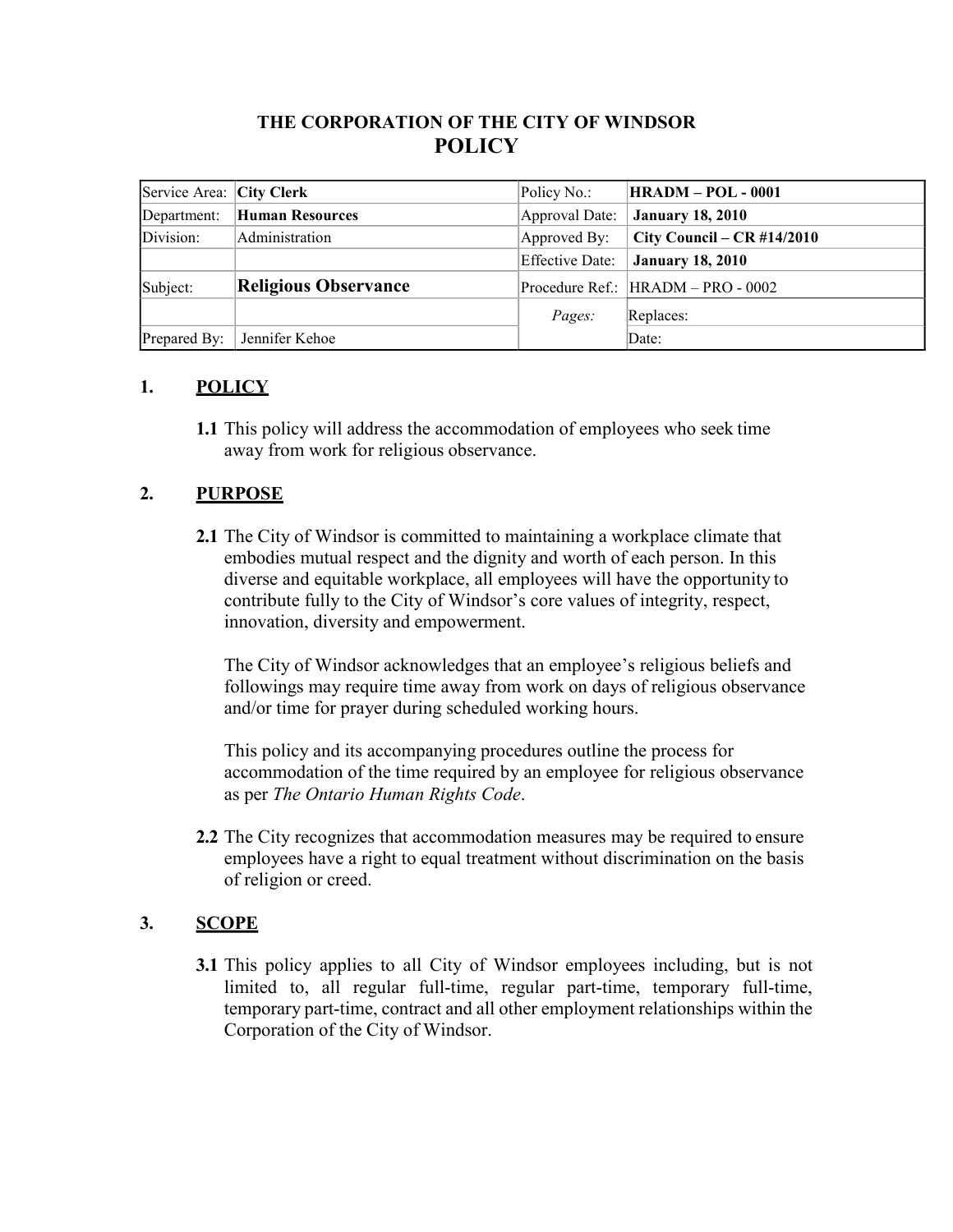## **4. RESPONSIBILITY**

- **4.1** The Chief Administrative Officer and designated subordinates are responsible for supporting this policy and ensuring its application is in line with its purpose.
- **4.2** The Executive Director of Human Resources is responsible for the administration and changes to this policy, and will review this policy every two years to address changing legislation and corporate circumstances.
- **4.3** Executive Directors are responsible for:
	- **4.3.1** Ensuring the employee seeking accommodation is treated with respect and confidentiality.
	- **4.3.2** Conducting the accommodation process in such a way that dignity is preserved and business and operational needs are met.
	- **4.3.3** Committing to being flexible in finding alternative work arrangements to meet the accommodation needs of the employee.
	- **4.3.4** Monitoring potential health and safety risks which may be caused by reduced workforce.
	- **4.3.5** Ensuring that customer and organizational needs are served.
	- **4.3.6** Ensuring the absences are documented in accordance with the accompanying procedure and appropriately tracked in the Corporate absence tracking system.
- **4.4** Employees are responsible for:
	- **4.4.1** Ensuring they request accommodation under the terms laid out by the accompanying procedure under the terms of this policy.
	- **4.4.2** Being flexible and realistic in terms of their requests.
	- **4.4.3** Working collaboratively with their Supervisor to examine all possible accommodation options.

## **5. GOVERNING RULES AND REGULATIONS**

### **5.1** DEFINITIONS

For the purpose of this policy, the following definitions will apply:

**Creed** - Creed is interpreted to mean "religious creed" or "religion." It is defined as a professed system and confession of faith, including both beliefs and observances or worship. A belief in a God or gods, or a single Supreme Being or deity is not a requisite.

**Religious Observance** – Religious observance refers to commitments or obligations based on a person's religion or creed. Examples may include, but are not limited to: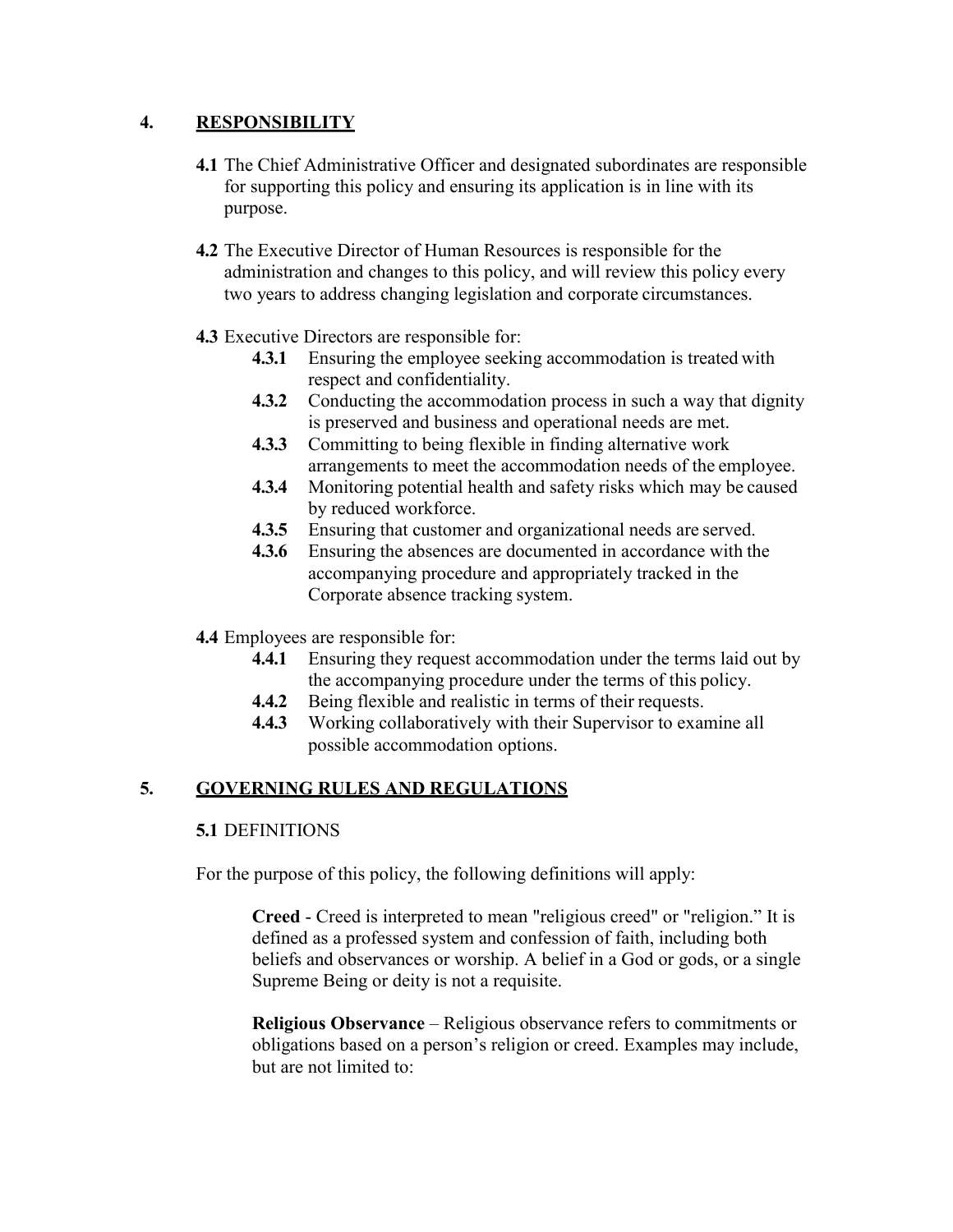**Holy Day** – A day dedicated to a religious observance or religious festival. This does not include Christmas Day, Good Friday, or Sunday, which the Supreme Court of Canada has now deemed to be secular pause days, and not religious holy days.

**Prayer Break** – Portions of a day where the employee may need time away from work in order to pray as required by their religion or creed.

**Undue Hardship** – Refers to the extent to which an employer must attempt to accommodate the needs of an employee on grounds protected under the *Ontario Human Rights Code*.

### **5.2 CATEGORIES OF REQUEST**

#### **HOLY DAY OBSERVANCES**

**5.2.1** The employee seeking the accommodation should request their required holy days by January 1 of each calendar year. If this is not possible, the employee must make the request in writing to their Supervisor no later than six (6) weeks prior to the day in question.

#### **PRAYER BREAK OR PARTIAL DAY OBSERVANCES**

- **5.2.2** Supervisors should be flexible in scheduling breaks and/or start and end times to ensure periods of prayer can be accommodated.
- **5.2.3** The employee seeking the accommodation is responsible for submitting their accommodation needs or changes in writing to their current Supervisor as soon as possible. The employee should be mindful that the Supervisor might require time to make arrangements for ongoing and permanent accommodations (i.e. Memorandum of Agreement).
- **5.3** Upon receipt of the written request, the employee will be given options which do not involve taking the time without pay, such as:
	- **5.3.1** Scheduling changes (shift change).
	- **5.3.2** Flexible Work Schedules (making up the time at another date within reasonable limits).
	- **5.3.3** Rearranging break or lunch periods to accommodate prayer breaks or partial day observances (within reasonable limits).